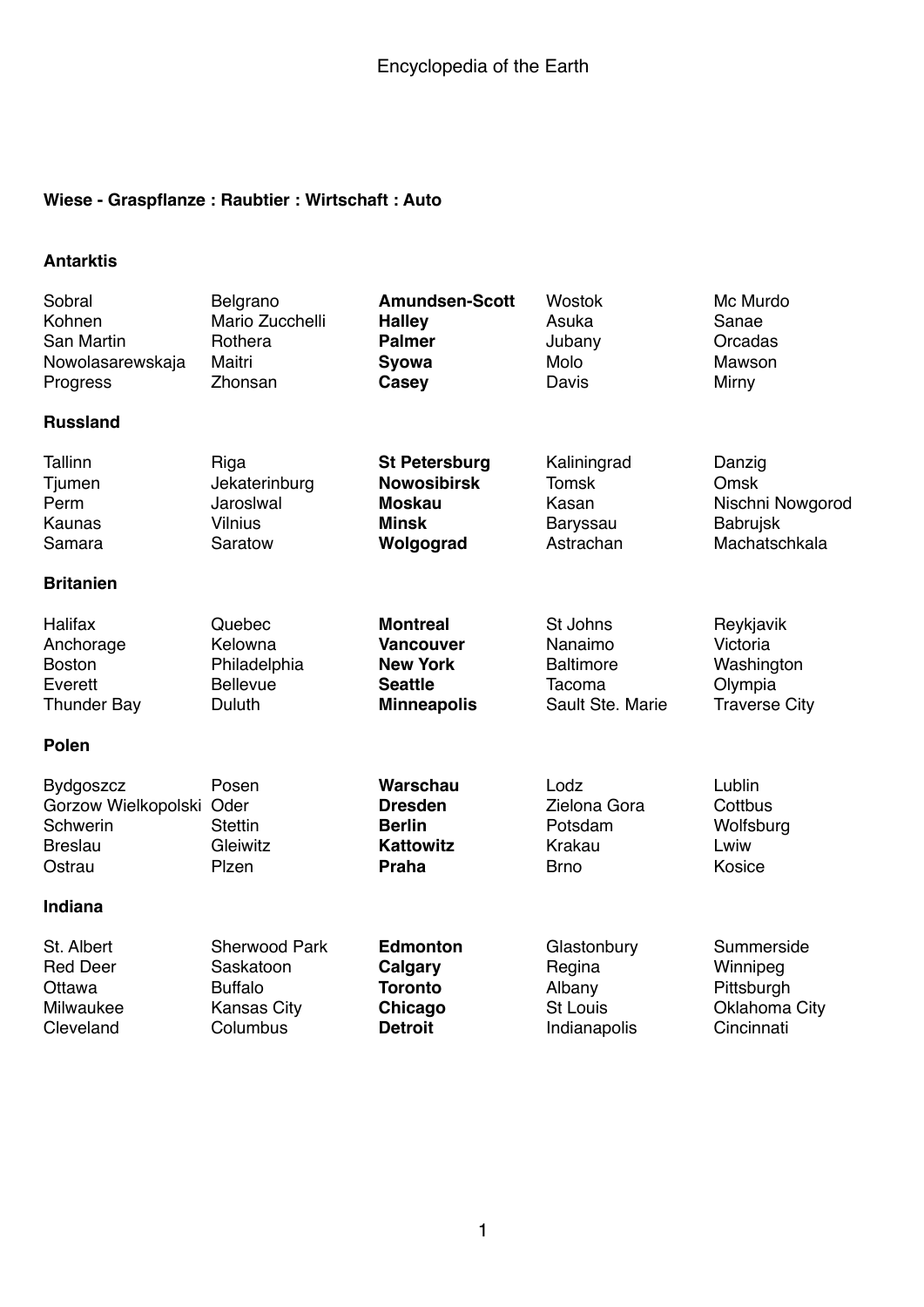# **Wald - Holzpflanze : Vogel : Psychologie: Flugzeug**

### **Ungarn**

| Poltawa           | Dnipopetrowsk    | <b>Kiew</b>           | <b>Donezk</b>  | Krywyj Rih       |
|-------------------|------------------|-----------------------|----------------|------------------|
| Woronesch         | Charkiw          | <b>Rostow</b>         | Luhansk        | Mariupol         |
| <b>Bratislava</b> | Zagreb           | <b>Budapest</b>       | <b>Belgrad</b> | Sarajevo         |
| Cluj              | Arad             | <b>Sibiu</b>          | Timisoara      | <b>Brasov</b>    |
| Chisinau          | Mikolajiw        | <b>Bukarest</b>       | Odessa         | Sewastapol       |
| Türkei            |                  |                       |                |                  |
| Stawropol         | Pjatigorsk       | <b>Krasnodar</b>      | Grozny         | Wladikawkas      |
| <b>Bischkek</b>   | <b>Taschkent</b> | <b>Almaty</b>         | Samarkand      | <b>Duschende</b> |
| Konstanza         | Warna            | Konstantinopel        | Gebze          | <b>Bursa</b>     |
| Noworossiysk      | Sotchi           | <b>Tiflis</b>         | Samsun         | Trabzon          |
| Ankara            | <b>Täbris</b>    | <b>Baku</b>           | Konya          | Gaziantep        |
| Rumänien          |                  |                       |                |                  |
| Triest            | Venezia          | <b>Milano</b>         | Torino         | Genova           |
| Messina           | Palero           | <b>Napoli</b>         | Catania        | Vallettta        |
| Fiorentina        | <b>Bastia</b>    | Rom                   | Pescara        | Cagliari         |
| Sofia             | Tirana           | <b>Athen</b>          | Thessaloniki   | <b>Iraklion</b>  |
| Adana             | Antalya          | <b>Izmir</b>          | Mersin         | Nikosia          |
| Portugal          |                  |                       |                |                  |
| Nizza             | Antibes          | <b>Marseille</b>      | Cannes         | Toulon           |
| Menorca           | Sa Pobla         | <b>Palma</b>          | Manacor        | Ibiza            |
| <b>Bordeaux</b>   | <b>Toulouse</b>  | <b>Barcelona</b>      | Montpellier    | Perpignan        |
| Porto             | La Coruna        | Lissabon              | <b>Bilbao</b>  | San Sebastian    |
| Saragossa         | Valencia         | <b>Madrid</b>         | Sevilla        | Malaga           |
| <b>Mexiko</b>     |                  |                       |                |                  |
| Spokane           | <b>Boise</b>     | <b>Salt Lake City</b> | Logan          | St George        |
| Portland          | Oakland          | <b>San Francisco</b>  | Sacramento     | San Jose         |
| Las Vegas         | Phoenix          | <b>Los Angeles</b>    | San Diego      | Tijuana          |
| Albuquerque       | El Paso          | <b>Denver</b>         | Chihuahua      | Torreon          |
| Monterrey         | Guadalaraja      | <b>Mexico City</b>    | Puebla         | Acapulco         |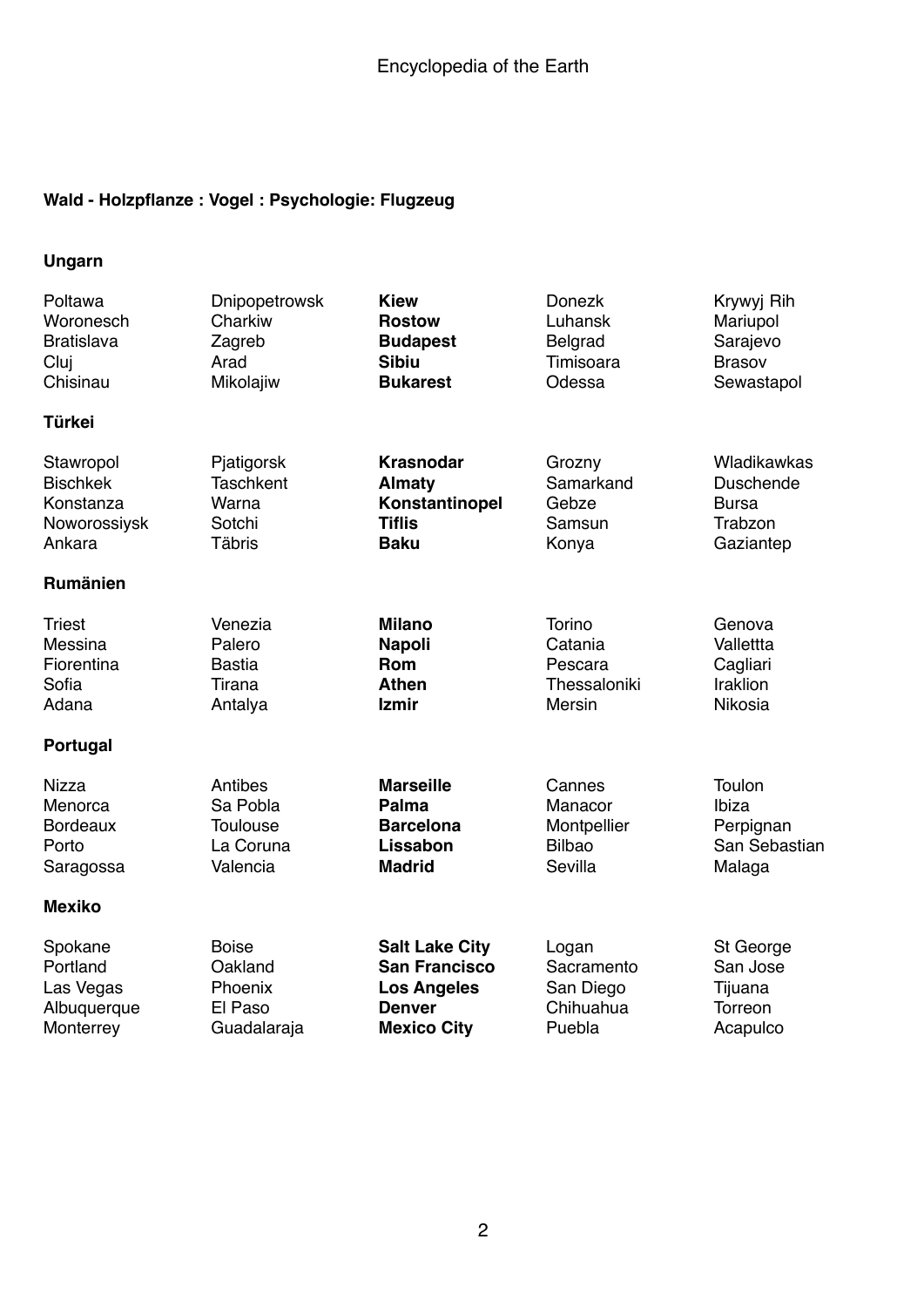### **Mischwald - Luftpflanze : Mensch : Architektur : Raumschiff**

#### **Skandinavien**

| <b>Tromso</b>            | Trondheim     | <b>Oslo</b>      | Bergen         | Stavanger              |
|--------------------------|---------------|------------------|----------------|------------------------|
| <b>Murmansk</b>          | Oulu          | <b>Helsinki</b>  | <b>Tampere</b> | Turku                  |
| Edinburgh                | Liverpool     | London           | <b>Dublin</b>  | Birmingham             |
| Malmö                    | Göteborg      | <b>Stockholm</b> | Jönköping      | Norrköping             |
| Aalborg                  | Aarhus        | Kopenhagen       | Kolding        | Odense                 |
| <b>Holland</b>           |               |                  |                |                        |
| Flensburg                | Kiel          | Hamburg          | Lübeck         | Rostock                |
| <b>Bremerhaven</b>       | Groningen     | <b>Bremen</b>    | Oldenburg      | Osnabrück              |
| Den Haag                 | Rotterdam     | Amsterdam        | Antwerpen      | <b>Brüssel</b>         |
| <b>Bielefeld</b>         | Münster       | Essen            | Dortmund       | <b>Bochum</b>          |
| Duisburg                 | Wuppertal     | Köln             | Düsseldorf     | <b>Bonn</b>            |
| <b>Baden Württemberg</b> |               |                  |                |                        |
| Offenbach                | Sachsenhausen | <b>Mannheim</b>  | Darmstadt      | Heidelberg             |
| Ludwigsburg              | Pforzheim     | <b>Karlsruhe</b> | Baden-Baden    | Offenburg              |
| Feuerbach                | Fellbach      | <b>Stuttgart</b> | Esslingen      | Vaihingen              |
| Hagenau                  | Colmar        | <b>Straßburg</b> | Mülhausen      | Montbeliard            |
| Sindelfingen             | Tübingen      | <b>Freiburg</b>  | Reutlingen     | Villingen-Schwenningen |
| <b>Franken</b>           |               |                  |                |                        |
| Fulda                    | Kassel        | <b>Hannover</b>  | Göttingen      | Braunschweig           |
| Magdeburg                | Halle         | Leipzig          | Erfurt         | Chemnitz               |
| Würzburg                 | Heilbronn     | Nürnberg         | Regensburg     | Ingolstadt             |
| Gießen                   | Wetzlar       | <b>Frankfurt</b> | Hanau          | Aschaffenburg          |
| Luxemburg                | Saarbrücken   | <b>Mainz</b>     | Metz           | Nancy                  |
| <b>Schweiz</b>           |               |                  |                |                        |
| Ulm                      | Augsburg      | <b>München</b>   | Linz           | Konstanz               |
| Salzburg                 | Innsbruck     | Wien             | Graz           | Laibach                |
| Lille                    | <b>Brest</b>  | <b>Paris</b>     | Rennes         | <b>Nantes</b>          |
| <b>Basel</b>             | <b>Bern</b>   | <b>Zürich</b>    | Lausanne       | Genf                   |
| Dijon                    | Saint-Etienne | Lyon             | Grenoble       | Valence                |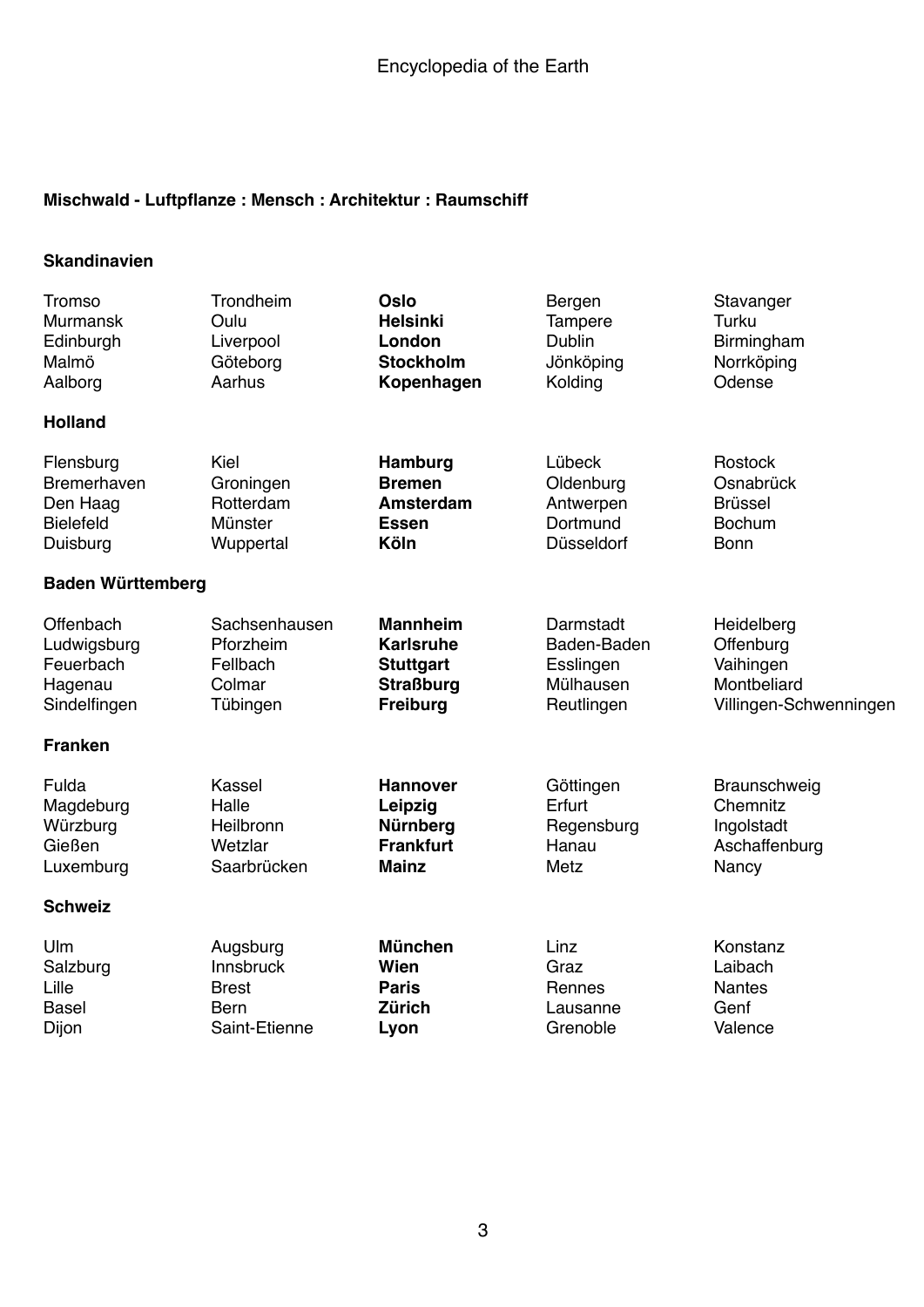# **Wüste - Steinpflanze : Reptilie : Linguistik : Bahn**

#### **Arabien**

| Aleppo             | Al-Hamah         | <b>Damaskus</b>     | Homs             | Amman               |
|--------------------|------------------|---------------------|------------------|---------------------|
| <b>Kuwait City</b> | Dammam           | <b>Bagdad</b>       | Doha             | Dubai               |
| <b>Beirut</b>      | Haifa            | <b>Jerusalem</b>    | <b>Tel-Aviv</b>  | Gaza                |
| Medina             | Mekka            | <b>Riad</b>         | <b>Dschidda</b>  | Sanaa               |
| Salala             | al-Mukalla       | <b>Maskat</b>       | <b>Taizz</b>     | Aden                |
| <b>Sahara</b>      |                  |                     |                  |                     |
| Oran               | Nador            | <b>Algier</b>       | Sidi bel Abbes   | Oujda               |
| Tanger             | Fes              | Casablanca          | Rabat            | Marrakesch          |
| Naukaschott        | Saint-Louis      | <b>Dakar</b>        | Tuba             | <b>Thies</b>        |
| Funchal            | Teneriffa        | <b>Gran Canaria</b> | Mindel           | Praia               |
| Gao                | Niamey           | <b>Bamako</b>       | Segou            | Sokoto              |
| Indien             |                  |                     |                  |                     |
| Kunduz             | Masar-e-Scharif  | Kabul               | Herat            | Kandahar            |
| Maschhad           | Isfahan          | <b>Teheran</b>      | <b>Schiras</b>   | <b>Bandar Abbas</b> |
| New Delhi          | Kalkutta         | <b>Bombay</b>       | Hyderabad        | <b>Bangalore</b>    |
| Islamabad          | Lahore           | <b>Karatschi</b>    | Faisalabad       | Multan              |
| Shiliguri          | Guwahati         | <b>Dhaka</b>        | Sylhet           | Chittagong          |
| <b>Agypten</b>     |                  |                     |                  |                     |
| <b>Bizerta</b>     | Annaba           | <b>Tunis</b>        | Nabeul           | Soug Ahras          |
| Sousse             | <b>Sfax</b>      | <b>Tripolis</b>     | Misrata          | Bengasi             |
| Bengasi            | Alexandria       | Kairo               | Assuan           | Khartum             |
| Hurghada           | <b>Bur Sudan</b> | <b>Suez</b>         | <b>Dschibuti</b> | Mogadischu          |
| N'Djamena          | Kano             | <b>Adis Adeba</b>   | Maiduguri        | Juba                |
| <b>Savanne</b>     |                  |                     |                  |                     |
| Kapstadt           | Port Elisabeth   | Johannesburg        | Durban           | Maputo              |
| <b>St Denis</b>    | Port Louis       | <b>Antananarivo</b> | Mahajanga        | Mamoudzou           |
| Lusaka             | Lubumbashi       | <b>Kinshasa</b>     | Mbuji-Mayi       | Point-Noire         |
| Lubango            | Harare           | Luanda              | Bulawayo         | Gaborone            |
| <b>Beira</b>       | <b>Nacala</b>    | <b>Daressalam</b>   | Zanzibar Town    | Mombasa             |